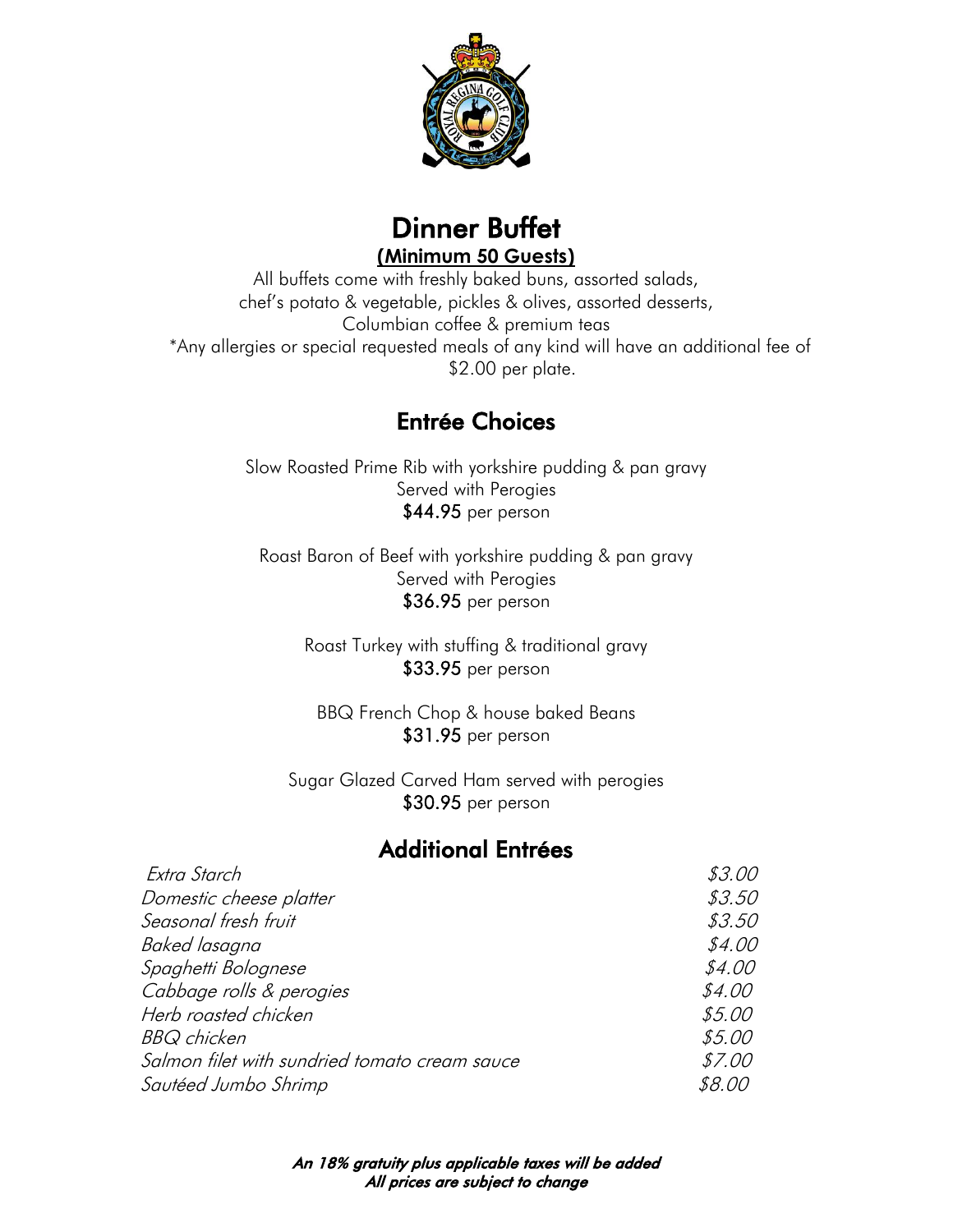

All plated dinners come with your choice of: soup <u>or</u> salad, entrée, starch, vegetable & dessert. Served with freshly baked buns, Columbian coffee & premium teas. \*Any allergies or special requested meals of any kind will have an additional fee of \$2.00 per plate. Plated dinners with more than one required protein will have an additional fee of \$3.50 per plate. Children plates are not included.

## **Entrees**

Roast Baron of Beef with yorkshire pudding & pan gravy \$34.95 per person (Minimum 20)

**Roast Turkey** with stuffing & traditional gravy \$32.95 per person

Mediterranean Stuffed Chicken with

spinach & feta, finished with a sundried tomato cream sauce \$31.95 per person

**Prime Rib of Beef** with yorkshire pudding & pan gravy \$40.95 per person (Minimum 20)

Salmon Filet with sundried tomato cream sauce \$34.95 per person

Beef Short Ribs with a hoisin jus \$36.95 per person

Beef Shoulder Tenders with a herb de provence jus \$38.95 per person

## Steak Options

If you are looking for something unique, choose this menu! Select your steak & your desired sauce or butter

### **Steak Choice Steak Sauces Butters**

6oz filet \$41.95 Red wine demi-glacé Maple gorgonzola 8oz NY \$36.95 Cognac wild mushroom sauce Creole Butter 8oz Sirloin \$34.95 Madagascar peppercorn sauce Saskatoon berry porcini demi-glace

An 18% gratuity plus applicable taxes will be added All prices are subject to change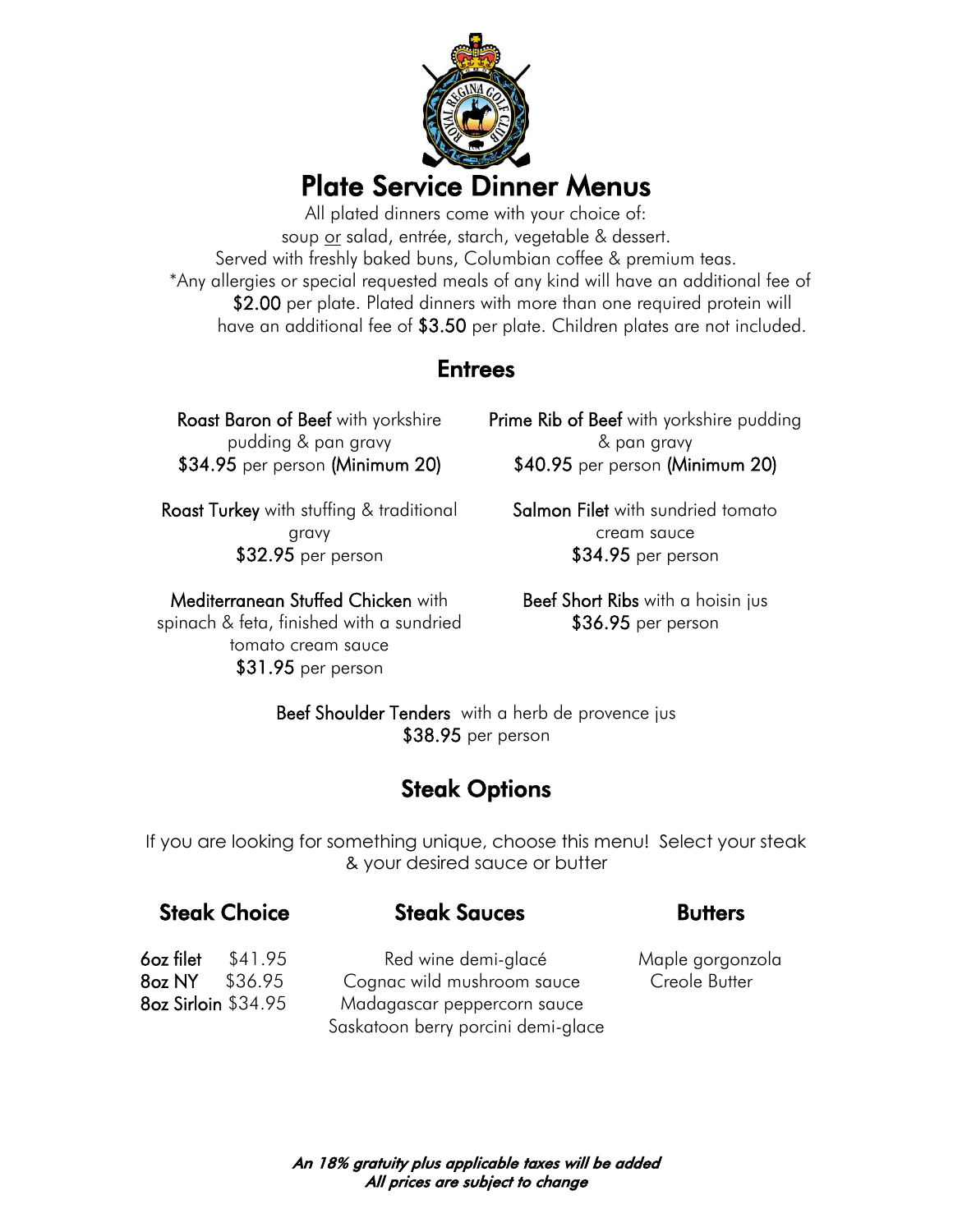

Cauliflower bisque with bacon & brown butter

Butternut squash bisque with pumpkin seeds, & cumin crème fraiche

Leek & potato with chive creme fraiche

Cream of tomato basil with grilled cheese croutons

## Soup Selection Salad Selection

Local greens with grape tomato, cucumber, shredded carrot, radish & an apricot cumin vinaigrette

Spinach salad with roasted almonds, craisins & goat cheese, served with wild berry vinaigrette

Caesar salad with both homemade dressing & croutons

Gorgonzola blue cheese pear salad, candied walnuts, leafy greens, finished with red wine shallot vinaigrette

Roasted beet carpaccio with arugula, goat cheese, pumpkin seeds & a saskatoon berry vinaigrette

Smoked gouda mashed potatoes Green beans almandine Roasted red pepper mashed potatoes Fresh cut vegetable medley Sour cream & chive mashed potatoes Oven roasted fresh thyme vegetables

Cajun roasted potato wedges

Wild Rice pilaf

## Starch Selection Vegetable Selection

Baked potato **Sweet buttered corn** Buttered baby roasted potatoes Green bean, orange & yellow carrot vegetable medley

Roasted garlic & parmesan brussel sprouts

## Dessert Selection

Malibu brownie Wild berry crisp with vanilla ice cream Pana Cotta with berry compote and almonds Ice cream crêpe with chocolate sauce & whipped cream Lime crème brulee with cranberry almond biscotti Mini cheesecake with salted caramel & cashews

An 18% gratuity plus applicable taxes will be added All prices are subject to change